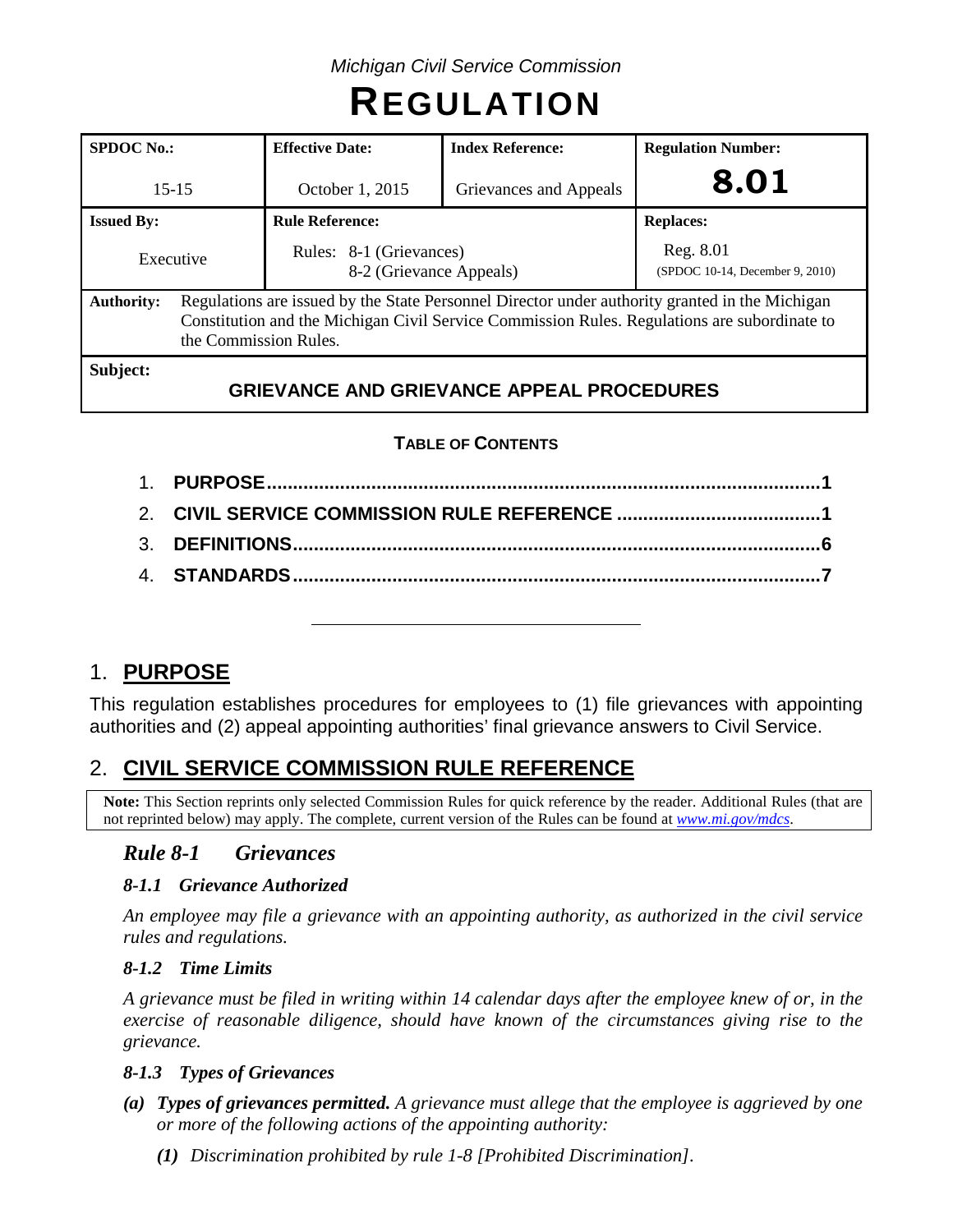- *(2) Reprisal prohibited by rule 2-10 [Whistleblower Protection].*
- *(3) Discipline without just cause.*
- *(4) Written counseling issued without just cause.*
- *(5) The abolition or creation of a position for reasons other than administrative efficiency.*
- *(6) An arbitrary and capricious lateral job change resulting in substantial harm.*
- *(7) Denial of compensation of supplemental military pay to which the grievant is entitled under the civil service rules and regulations.*
- *(8) The actual or anticipated failure or refusal to comply with rule 2-14 [Rights of Employees Absent Due to Service in the Uniformed Service.]*
- *(9) Retaliation for the employee's good faith exercise of grievance or technical complaint rights provided in the civil service rules or regulations.*
- *(10)An action that substantially harmed the employee and violated (1) article 11, section 5 of the Michigan constitution (2) a civil service rule or regulation, (3) an agency work rule, or (4) an enforceable written grievance settlement permitted by the civil service rules or regulations.*
- *(11)Any other action for which the civil service rules or regulations specifically permit a grievance to be filed.*
- *(b) Limitation on grievances.*
	- *(1) Grievance not permitted. In addition to any other limitations in the civil service rules and regulations, the following limitations on grievances apply unless the grievant alleges that the action violated rule 1-8 or rule 2-10.*
		- *(A) SES or SEMAS employee without prior status. A member of the senior executive service [SES] or the senior executive management assistant service [SEMAS] who is separated from state employment at the expiration of an appointment cannot grieve the separation if the employee did not have prior status at the time of appointment to the SES or the SEMAS.*
		- *(B) Employee in limited-term position. An employee in a limited-term position whose appointment is terminated at or before the end of the term of appointment due to lack of work or funding cannot grieve the termination.*
	- **(2)** *Management rights. Unless specifically authorized in the civil service rules or regulations, an employee cannot grieve the agency's exercise of any of the rights reserved to management in rule 6-4 [Rights of Employer].*
	- **(3)** *Lateral job change. A grievance regarding a nondisciplinary lateral job change may be grieved only under the provisions of subsection (a)(1), (a)(2), (a)(6), or (a)(7), as appropriate. In addition, a grievance regarding a disciplinary lateral job change may be grieved under the provisions of subsection (a)(3).*
	- **(4)** *Technical appointment complaints. The following complaints cannot be filed as a grievance but must be filed directly with the civil service staff under the technical appointment complaint provisions in rule 8-3 [Technical Complaints]:*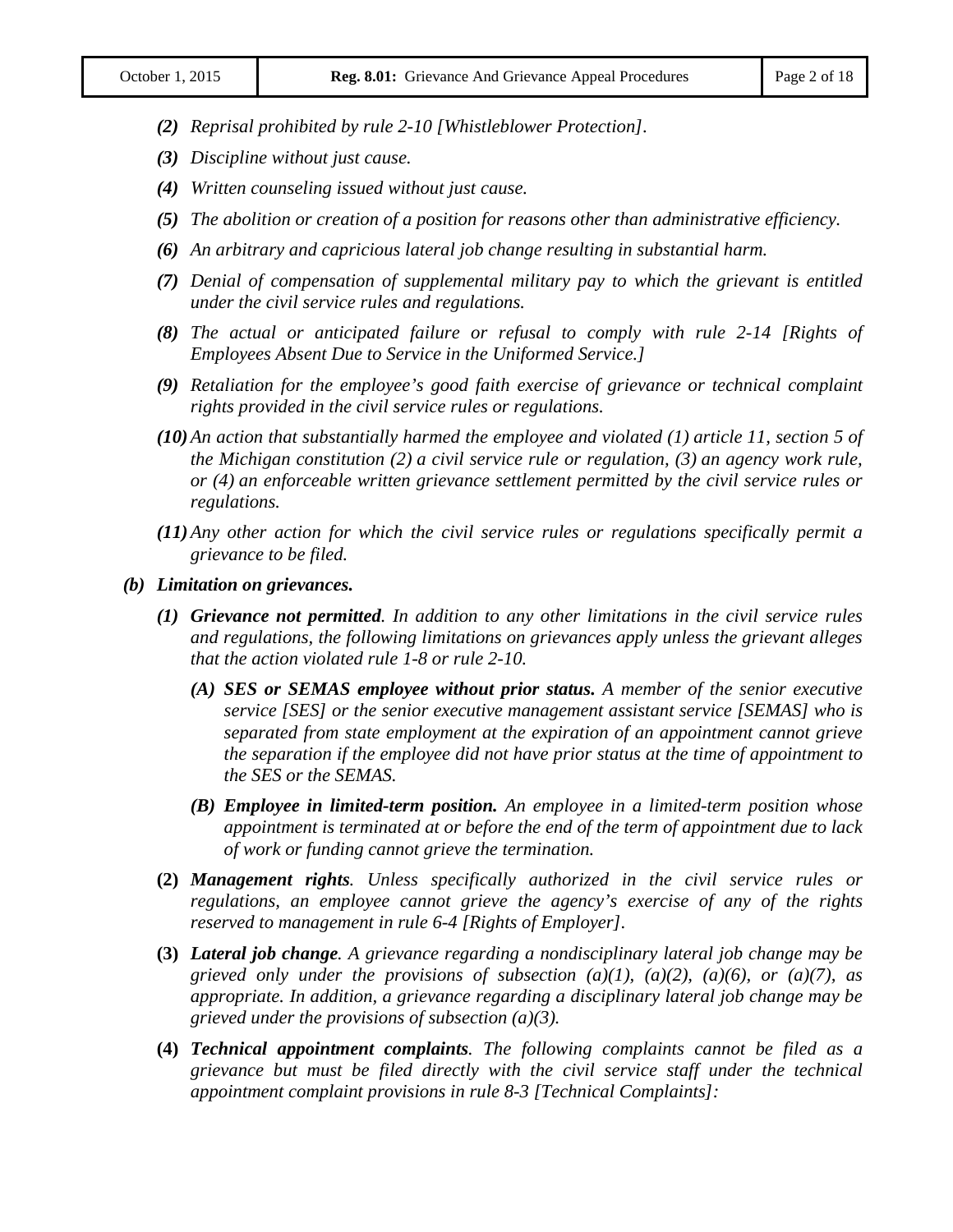- *(A) Unsuccessful candidate. A complaint by an unsuccessful candidate regarding a technical appointment decision or arising out of the selection, appointment, or certification of a candidate.*
- *(B) Employee whose appointment is revoked. A complaint by an employee whose appointment is revoked in compliance with rule 8-3 [Technical Complaints].*

#### *8-1.4 Grievance Decision by Appointing Authority*

- *(a) Grievance review and decision. The appointing authority shall review the grievance and issue a written grievance decision, as provided in the regulations. If the appointing authority*  fails to answer the grievance within the time permitted in the regulations, the appointing *authority is deemed to have denied the grievance.*
- *(b) Appeal of grievance decision. The final grievance decision of the appointing authority is binding unless the grievant files a timely appeal of the decision, as authorized in rule 8-2 [Appeals of Grievance Decisions] and the civil service regulations.*

#### *Rule 8-2 Appeals of Grievance Decisions*

#### *8-2.1 Appeal of Grievance Decision to Civil Service Authorized*

*A grievant may appeal a final grievance decision of an appointing authority to civil service staff, as authorized in the civil service rules and regulations.*

#### *8-2.2 Limitation on Grievance Appeals*

*A grievant is not authorized to file a grievance appeal unless the grievance alleges one or more of the following:*

- *(a) A tangible adverse employment action resulting from discrimination prohibited in rule 1-8 [Prohibited Discrimination].*
- *(b) A tangible adverse employment action resulting from reprisal prohibited by rule 2-10 [Whistleblower Protection].*
- *(c) One or more of the following types of discipline imposed without just cause:*
	- **(1)** *Dismissal.*
	- **(2)** *Demotion.*
	- **(3)** *Suspension.*
	- **(4)** *Reduction in pay.*
	- **(5)** *Disciplinary lateral job change.*
	- **(6)** *Interim rating or* unsatisfactory *follow-up rating, as provided in rule 2-3.4(d) [Interim and Follow-up Ratings] and rule 3-6.5 [Grievance of Probationary Rating or Discipline].*
- *(d) A tangible adverse employment action caused by the abolition or creation of a position.*
- *(e) An arbitrary and capricious lateral job change resulting in substantial harm.*
- *(f) Denial of compensation or supplemental military pay to which the grievant was entitled under the civil service rules and regulations.*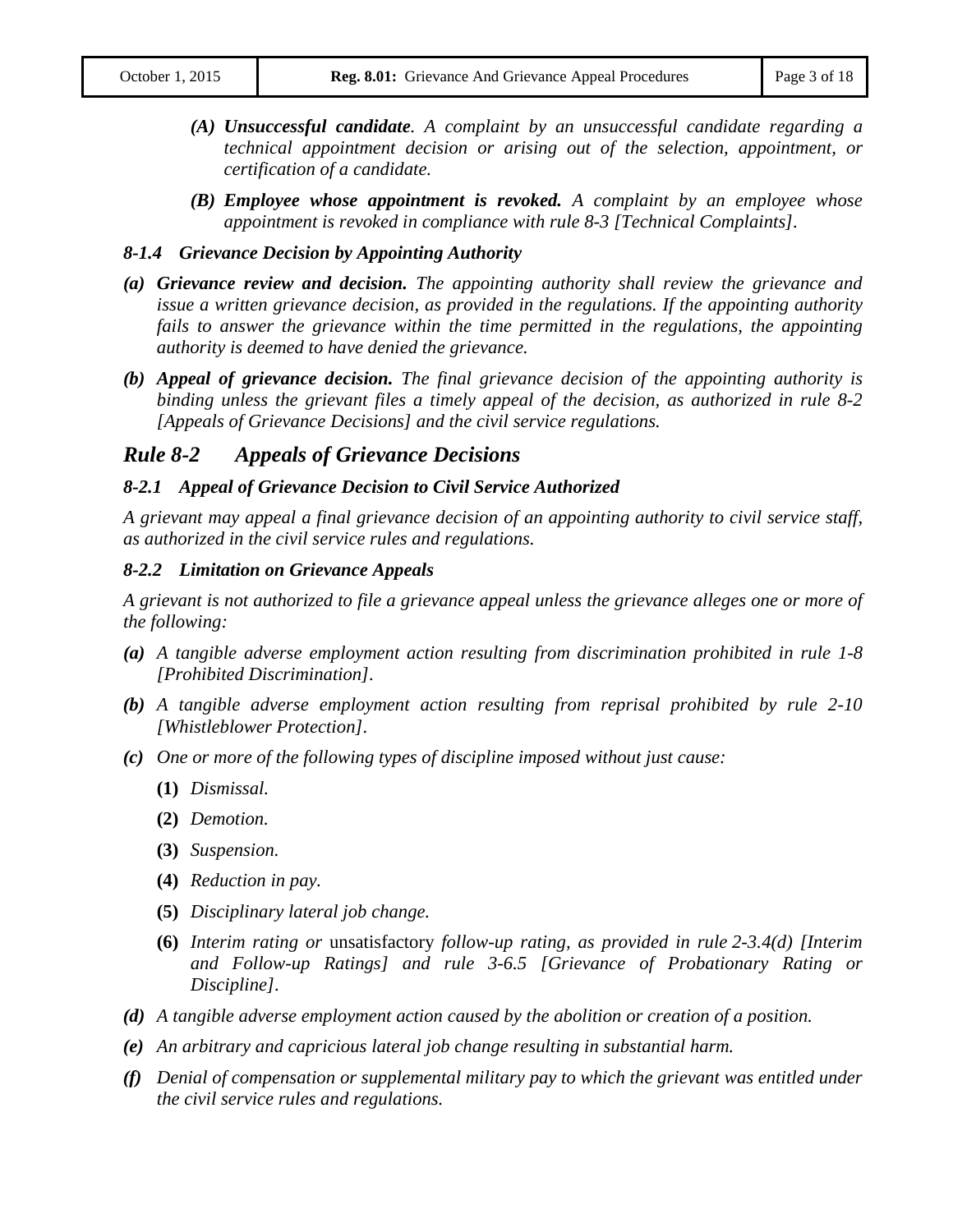- *(g) A tangible adverse employment action has occurred or will occur as a result of the actual or anticipated failure or refusal of the appointing authority to comply with rule 2-14 [Rights of Employees Absent due to Service in the Uniformed Service] or applicable regulations.*
- *(h) A tangible adverse employment action taken in retaliation for the employee's good faith exercise of grievance or technical complaint rights provided in the civil service rules or regulations.*
- *(i) An action that substantially harmed the employee and violated (1) article 11, section 5 of the Michigan constitution, (2) a civil service rule or regulation, (3) an agency work rule, or (4) an enforceable written grievance settlement permitted by the civil service rules or regulations.*
- *(j) Any other action for which the civil service rules or regulations specifically permit a grievance appeal to be filed.*

#### *8-2.3 Further Limitations on Grievance Appeals*

*The following additional limitations apply to a grievance appeal unless the grievant alleges that a tangible adverse employment action resulted from an action of the appointing authority that violated rule 1-8 [Prohibited Discrimination] or rule 2-10 [Whistleblower Protection].*

- *(a) Probationary employee without status. A probationary employee without status cannot appeal the final grievance decision of the appointing authority regarding any of the following:*
	- *(1) A probationary rating, an interim rating, or a follow-up rating.*
	- *(2) A decision to extend an employee's probationary term.*
	- *(3) A decision by the appointing authority to discipline the employee, including dismissal, during the probationary period or within 28 calendar days after the end of the probationary period.*
- *(b) Probationary employee with status. A probationary employee with status cannot appeal the final grievance decision of the appointing authority regarding a decision to extend the employee's probationary term.*
- *(c) Reprimand or counseling. An employee cannot appeal the final grievance decision of the appointing authority regarding a reprimand or counseling.*

#### *8-2.4 Civil Service Grievance Appeal Procedures*

- *(a) Regulations. The state personnel director shall issue regulations governing the grievance appeal and arbitration procedures.*
- *(b) Referral. If a grievance appeal is not administratively dismissed under rule 8-4 [Summary Dismissal], a hearing officer or arbitrator shall conduct an expeditious review in accordance with the civil service rules and regulations.*
	- *(1) Hearing officer. Unless the grievant elects arbitration under subsection (b)(2), the grievance appeal is referred to a hearing officer designated or appointed by the state personnel director.*
	- *(2) Arbitration alternative. As an alternative to the referral provided in subsection (b)(1), the grievant may elect to have a grievance appeal heard by an arbitrator.*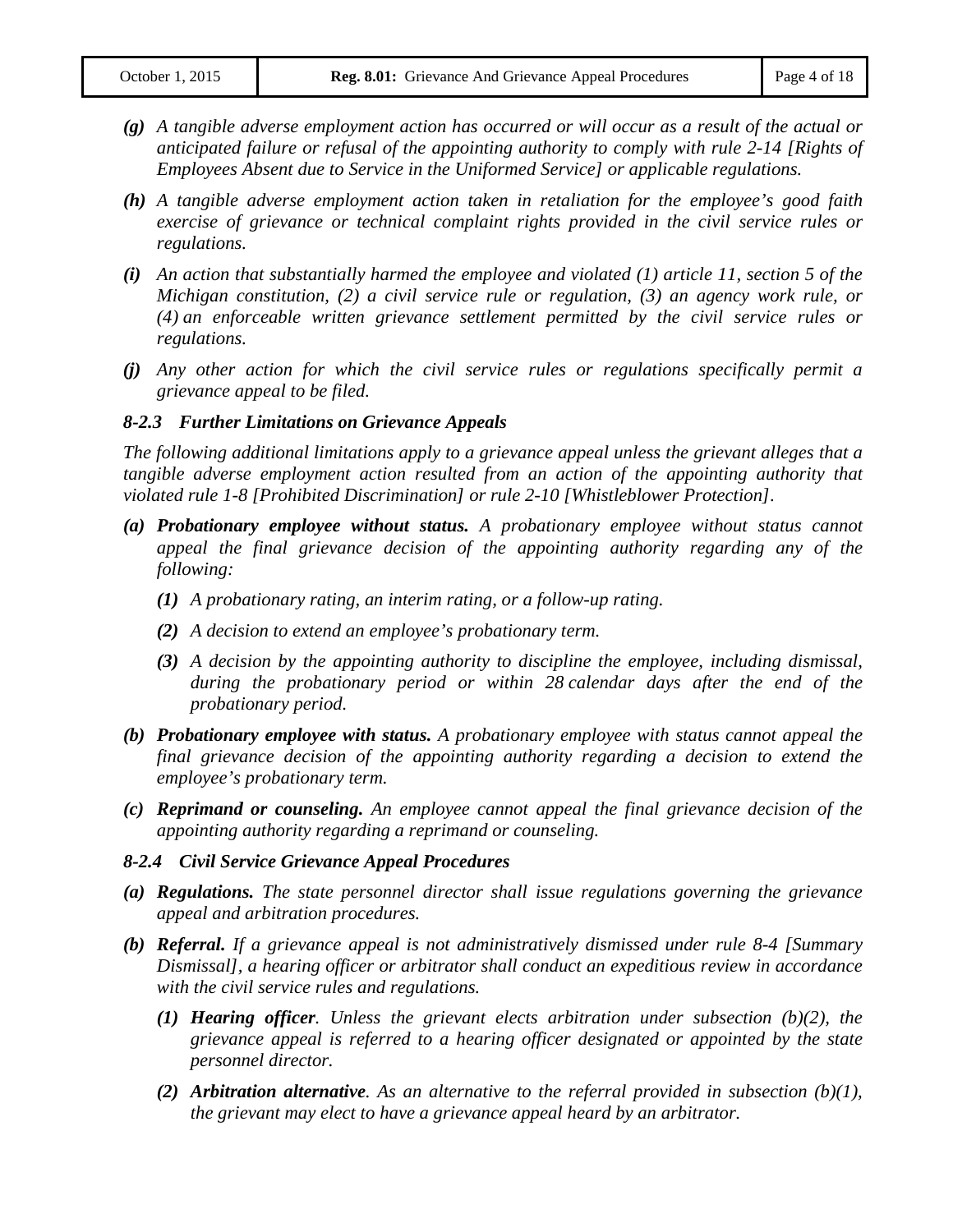- *(A) Cost. The grievant and the appointing authority shall share the cost of the arbitration equally.*
- *(B) Applicable rules and regulations. An arbitrator shall decide a grievance appeal under the same civil service rules and regulations that would be applicable if the grievance appeal were heard by a hearing officer, except as otherwise specifically provided in the regulations governing arbitration.*
- *(c) Decision. At the conclusion of the grievance appeal, the adjudicating officer shall issue a written decision setting forth findings of fact, conclusions of law, and any remedial orders.*
	- *(1) Attorney fees and costs prohibited. An adjudicating officer cannot award attorney fees, witness fees, costs, or other expenses.*
	- *(2) No interest on award. An adjudicating officer cannot award interest on any monetary award.*
	- *(3) Limitation on damages for limited-term appointments. An adjudicating officer cannot award to a grievant in a limited-term appointment, the senior executive service, or the senior executive management assistant service, any damages for any period after the date of expiration of the grievant's term of appointment.*
	- *(4) Back-pay awards. Any back-pay award is limited to regularly scheduled hours and holidays for which the employee otherwise normally would have been paid. Back-pay may include only the employee's base rate of pay, shift differential authorized in rule 5-4.5 [Shift Differential], and prison employee premiums authorized in rule 5-5 [Additional Compensation: Prison Employees]. A back-pay award cannot include any other pay premium, including overtime, on-call, callback, explosives duty, out-of-state location, or emergency response premiums. All back-pay awards are subject to deduction of the following:*
		- *(A) Earnings in other employment or self-employment, except for previously-approved supplemental employment.*
		- *(B) Benefits from employer contributory income protection insurance.*
		- *(C) Benefits under workers' compensation, unemployment compensation, social security, and social welfare programs.*
	- *(5) Leave awards. An adjudicating officer may award sick and annual leave credits that would have normally accrued during a period of vacated discipline.*
	- *(6) Seniority awards. An adjudicating officer may award seniority credit and longevity compensation that would have normally accrued during a period of vacated discipline. Any such seniority credit does not count for classification or qualification purposes.*

#### *8-2.5 Further Appeal to Commission Authorized*

*A party that appeared and participated in a grievance appeal, including an arbitration, may file a further appeal of the final decision of the adjudicating officer to the civil service commission, as provided in the civil service rules and regulations.*

#### *8-2.6 Effective Date of Decision of Adjudicating Officer; Automatic Stay; Exception*

*(a) Effective date. A grievance appeal decision is final and binding on the parties 29 calendar days after the date the decision is issued, unless either (1) the decision provides for a later effective date or (2) a party files a further appeal to the civil service commission within 28 calendar days after the date the decision is issued. If a party files a timely appeal to the*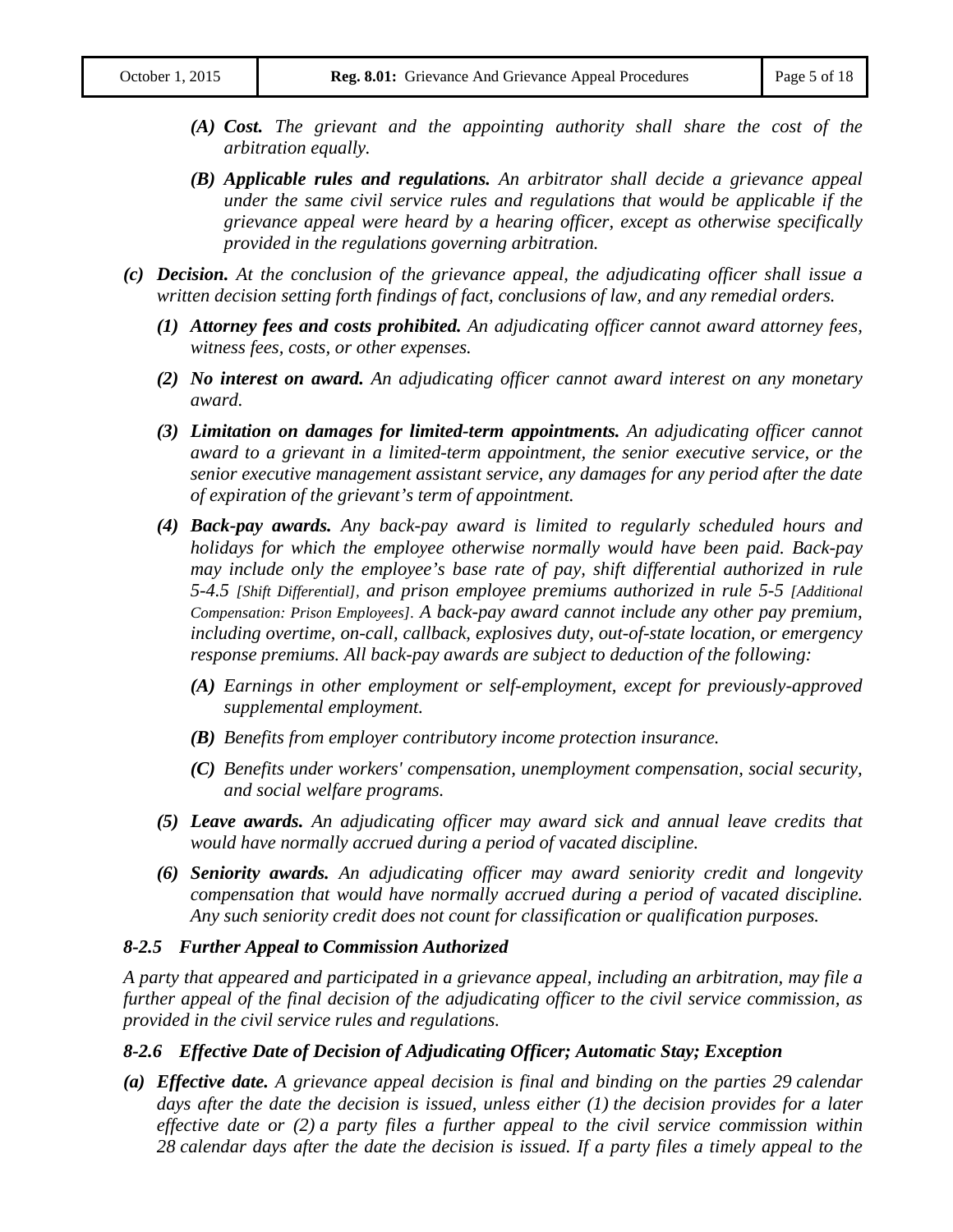*civil service commission within 28 calendar days after the date the decision was issued, the effective date of the decision is automatically stayed pending further order of the employment relations board or civil service commission.*

*(b) Exception; grievant's reinstatement ordered. If a final decision of an adjudicating officer orders an appointing authority to reinstate a grievant who had been dismissed for cause, the appointing authority, as a condition of further appeal to the civil service commission, shall either (1) reinstate the grievant or (2) restore the grievant's base pay and medical, dental, and vision group insurance. The appointing authority shall continue the reinstatement or payment of base pay and benefits while the appeal to the commission is pending, as provided in the civil service regulations.*

# 3. **DEFINITIONS**

#### **A. Civil Service Commission Rule Definitions**

- 1. *Adjudicating officer means the state personnel director or other civil service administrative officer, technical review officer, hearing officer, arbitrator, or other officer authorized to make a decision reviewable by the civil service commission.*
- 2. *Administrative officer means the state personnel director or a person authorized by the state personnel director to take administrative action on matters filed with civil service staff or the civil service commission.*
- 3. *Appointing authority means each of the following:*
	- *(a) A single executive heading a principal department or autonomous entity.*
	- *(b) A chief executive officer of a principal department or autonomous entity headed by a board or commission.*
	- *(c) The state personnel director.*
	- *(d) A person designated by any of the preceding as responsible for administering the personnel functions of the department, autonomous entity, or other agency.*
- 4. *Good cause means an acceptable excuse for failing to file or take other required action timely. Good cause does not include a person's own carelessness, negligence, or inattention to the filing or other requirements.*
- 5. *Grievance means a complaint, authorized in rule 8-1 [Grievances], filed by a classified employee regarding an action by an appointing authority or civil service human resources staff acting pursuant to any assignment, authority, or direction of an appointing authority.*
- 6. *Hearing officer means a person authorized by the state personnel director to administer oaths and conduct hearings as provided in the civil service rules and regulations.*
- 7. *Party means any of the following persons or organizations:*
	- *(a) Party, in a grievance appeal, means any of the following:*
		- *(1) The employee who filed the grievance.*
		- *(2) The appointing authority that issued the final grievance decision being appealed.*

\* \* \*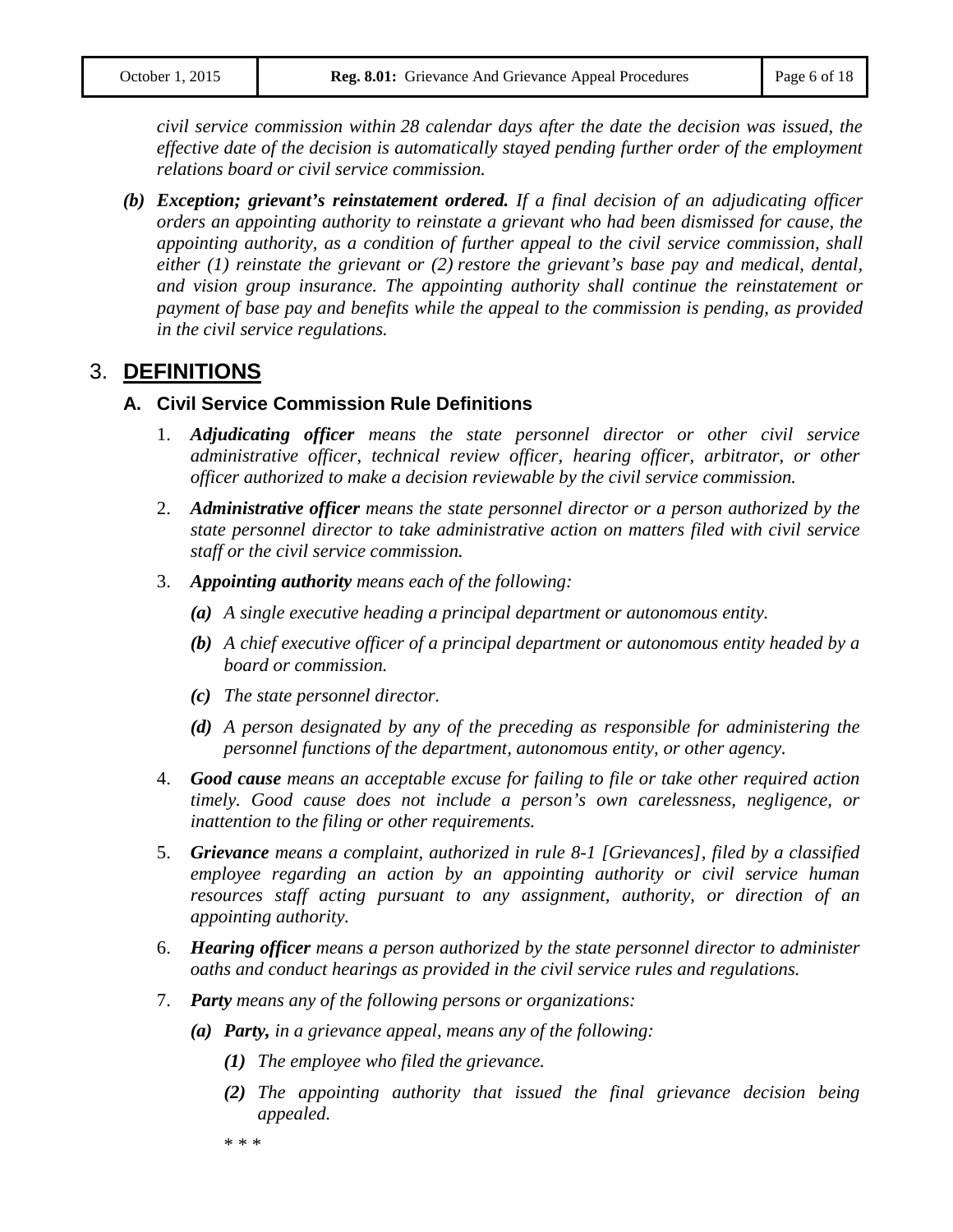- 8. *Special extenuating circumstances means a compelling excuse for the failure to file a matter timely that arises out of one of the following:*
	- *(a) An intentionally or fraudulently misleading action by an appointing authority or party that prevented the filing.*
	- *(b) Serious physical or mental incapacity of the person that prevented the filing.*
	- *(c) Extraordinary unforeseen circumstances outside the control of the person that prevented the filing.*

#### **B. Additional Definitions as used in this Regulation**

- 1. *Authorized representative* means a qualified person authorized to appear and receive notices on behalf of a party in an agency grievance proceeding or Civil Service grievance appeal proceeding.
- 2. *Contested hearing* means a quasi-judicial proceeding before a hearing officer or arbitrator in which the parties may introduce documentary evidence, examine and cross-examine witnesses under oath, and submit arguments.
- 3. *Group grievance* means grievances by two or more employees with common issues of fact and law that the appointing authority processes in a single agency grievance proceeding.
- 4. *Member of the family* means a spouse, child, foster child, parent, foster parent, or sibling of the hearing officer or hearing officer's spouse.
- 5. *Member of the household* means any person (1) living in the household of or (2) whose financial or physical care is the principal responsibility of the hearing officer or hearing officer's spouse.
- 6. *Preponderance of evidence* means the greater weight of the evidence in the record, which shows that one conclusion is more likely true than not.
- 7. *Step-1 Official* means the person designated by the appointing authority to receive and adjudicate Step-1 grievances.
- 8. *Step-2 Official* means the person designated by the appointing authority to receive and adjudicate Step-2 grievances.
- 9. *Tangible adverse employment action* means an act by an employer or employer's agent that objectively, substantially, and negatively affects an employee's income, benefits, or employment status.

# 4. **STANDARDS**

**A. Eligibility.** These procedures are only available to nonexclusively represented employees (NEREs), except that exclusively represented employees may file grievances over (1) creation or abolition of classified positions for reasons other than administrative efficiency and (2) actions during prior employment as a NERE.

#### **B. Grievance Procedures at the Agency Level.**

- 1. **Step-1 grievances.** 
	- a. **Filing.** A grievant must file a signed, written grievance on a CS-100 form with the Step-1 Official. A grievant may file a grievance directly at step 2 if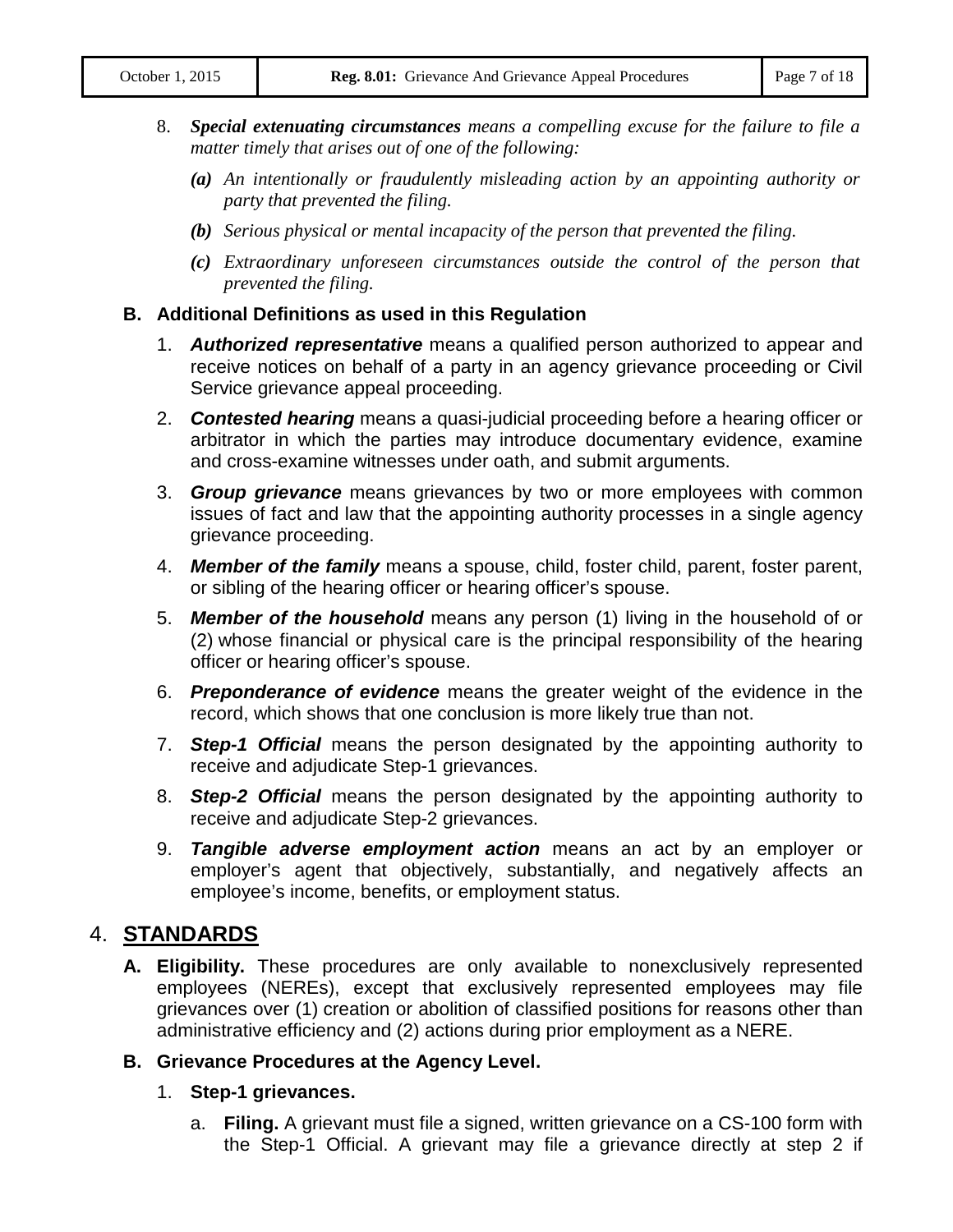dismissed, suspended without pay, demoted, laid off, or otherwise aggrieved by an action by management above the level of the Step-1 Official; the grievant must indicate on the CS-100 that the grievance initiated at Step 2.

- b. **Time limits.** A grievance must be filed within 14 calendar days after a grievant knew of or reasonably should have known of the grievance.
- c. **Step-1 conference.** The Step-1 Official shall hold an informal conference with a grievant, unless the grievant declines to attend.
- d. **Step-1 answer.** The Sept-1 Official shall issue a written answer to a grievant within 14 calendar days after a grievance is filed.

#### 2. **Step-2 grievances.**

- a. **Filing.** A grievant who may bypass Step 1 under Standard 4.B.1.a or who is unsatisfied with a Step-1 Official's written answer or failure to answer may file a signed, written step-2 grievance on a CS-100 with the Step-2 Official. If a grievant does not timely file at step 2, a grievance is closed.
- b. **Time limit.** If a Step-1 Official timely issues a written answer, a grievant must file any step-2 grievance within 14 calendar days after issuance. The date issued is presumed to be the date on the answer. If no written answer is timely issued, the grievance is presumed denied and any step-2 grievance must be filed with the Step-2 Official within 21 calendar days after the step-1 answer was due.
- c. **Step-2 conference.** A Step-2 Official may hold any conference deemed necessary. If a grievance began at step 2, the Step-2 Official must offer an informal conference to the grievant.
- d. **Step-2 answer.** A Step-2 Official shall issue a written answer to a grievant within 28 calendar days after a step-2 grievance is filed.
- 3. **Group grievances.** Employees with grievances with common issues of fact and law may jointly file a single CS-100. Each joint grievant must sign the form. A group grievance must be filed directly at step 2. An appointing authority may process the grievance as a group grievance or as separate grievances. An appointing authority may also process separate grievances with common issues of fact and law as a group grievance.

#### **C. Grievance Appeals to the Civil Service Hearings Office (CSHO).**

- 1. **Authorization**. A grievant unsatisfied with a Step-2 Official's answer or failure to issue a timely, written answer may file a signed, written grievance appeal on a CS-100 form with the CSHO. If a grievant does not timely file a grievance appeal, the grievance is closed.
- 2. **Time limit.** If a Step-2 Official timely issues a written answer, a grievant must file any appeal to the CSHO within 28 calendar days after issuance. The date issued is presumed to be the date on the answer. If no written answer is timely issued, the grievance is presumed denied and any appeal must be filed with the CSHO within 42 calendar days after the step-2 answer was due.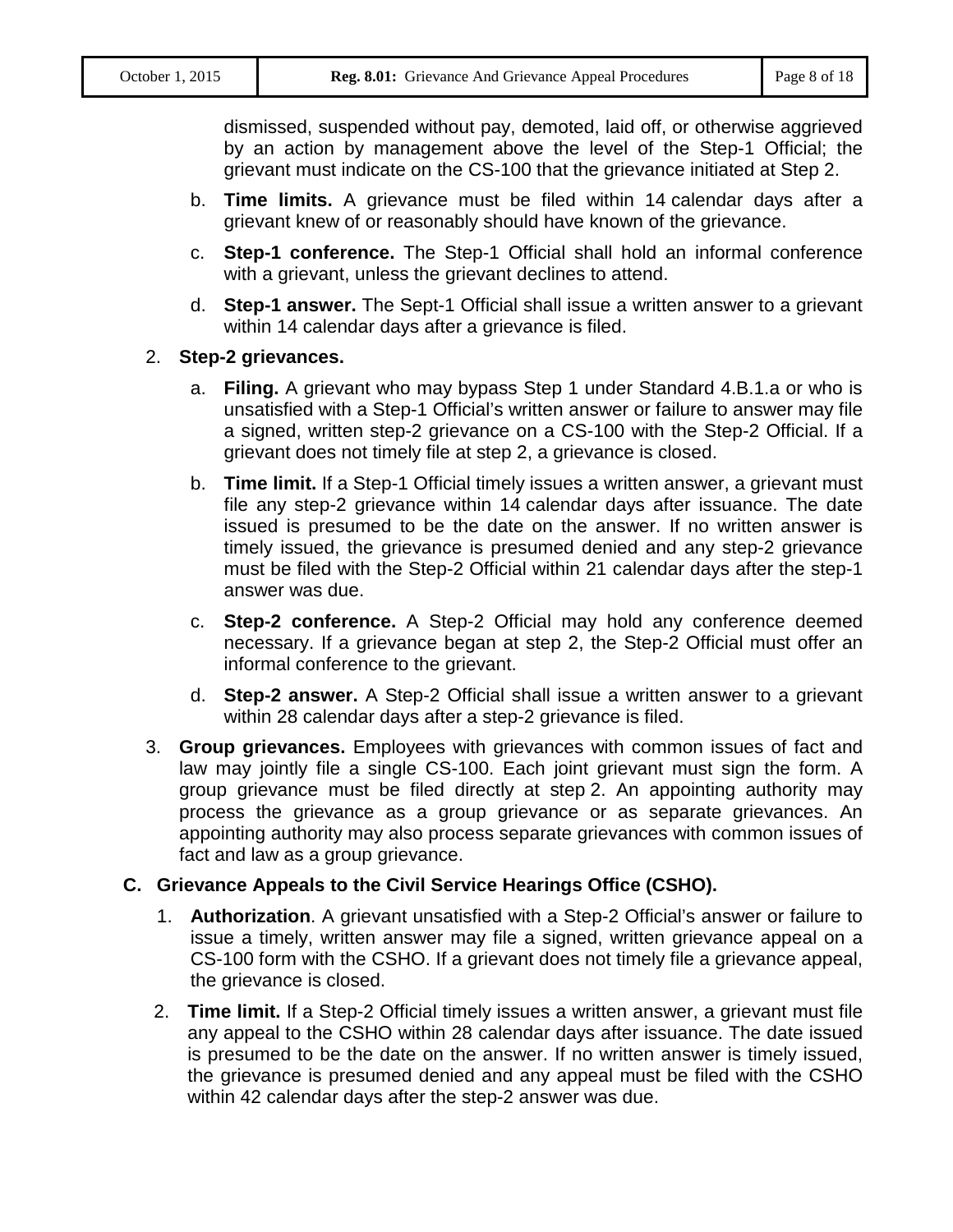#### 3. **Contents.** An appeal must include the following on a CS-100 form:

- a. The grievant's (1) name, (2) employee ID number, (3) employing agency, (4) mailing address, (5) telephone number, and (6) email address.
- b. Any authorized representative's (1) name, (2) organization, (3) mailing address, (4) telephone number, and (5) email address.
- c. A complete copy of the grievance chain, including all step-1 and step-2 grievances and answers.
- d. A concise statement of the basis for the grievance appeal, including grounds for the appeal under rule 8-2.2.
- e. A concise statement of the relief sought, which must be within the jurisdiction of a hearing officer to grant.
- 4. **Administrative review.** The CSHO administrative officer shall review all grievance appeals and summarily dismiss any meeting the following criteria:
	- a. **Not authorized.** The CSHO lacks authority to consider the grievance appeal under the Civil Service rules and regulations because (1) the grievant is not authorized to file the grievance or grievance appeal, (2) the subject matter is not reviewable in the forum, or (3) the grievant seeks unauthorized relief.
	- b. **Lack of jurisdiction.** Civil Service lacks jurisdiction over a necessary party or the subject matter of the grievance.
	- c. **Untimeliness.** The grievance or grievance appeal was untimely.
	- d. **Another action pending.** Another Civil Service action between the same parties involves substantially the same grievance.
	- e. **Barred by prior claim.** Substantially the same grievance was adjudicated to finality in another action with the same parties.
	- f. **Failure to respond.** The grievant fails to respond to a deficiency notice from Civil Service staff.

#### **D. Timely Filing.**

- 1. **Based on receipt.** A timely grievance or grievance appeal must be **received** in the appropriate office by 5:00 pm on the deadline specified in this regulation. Time is counted as provided in Standard B of regulation 8.06.
- 2. **Extensions.** A grievant and the appropriate Step-1 or Step-2 Official may agree in writing to extend the time to file a grievance or an answer. Extensions cannot exceed 6 months. A grievant must request any extension to file a grievance appeal to the CSHO, which has discretion to grant any extensions.
- 3. **Filing Method.** A grievance or grievance appeal must be filed as follows:
	- a. **Grievance.** A grievance may be filed in person, by mail, or by other courier to the designated office of the appropriate official. If a Step-1 or Step-2 Official has established an email address to receive grievances, documents may be filed there instead.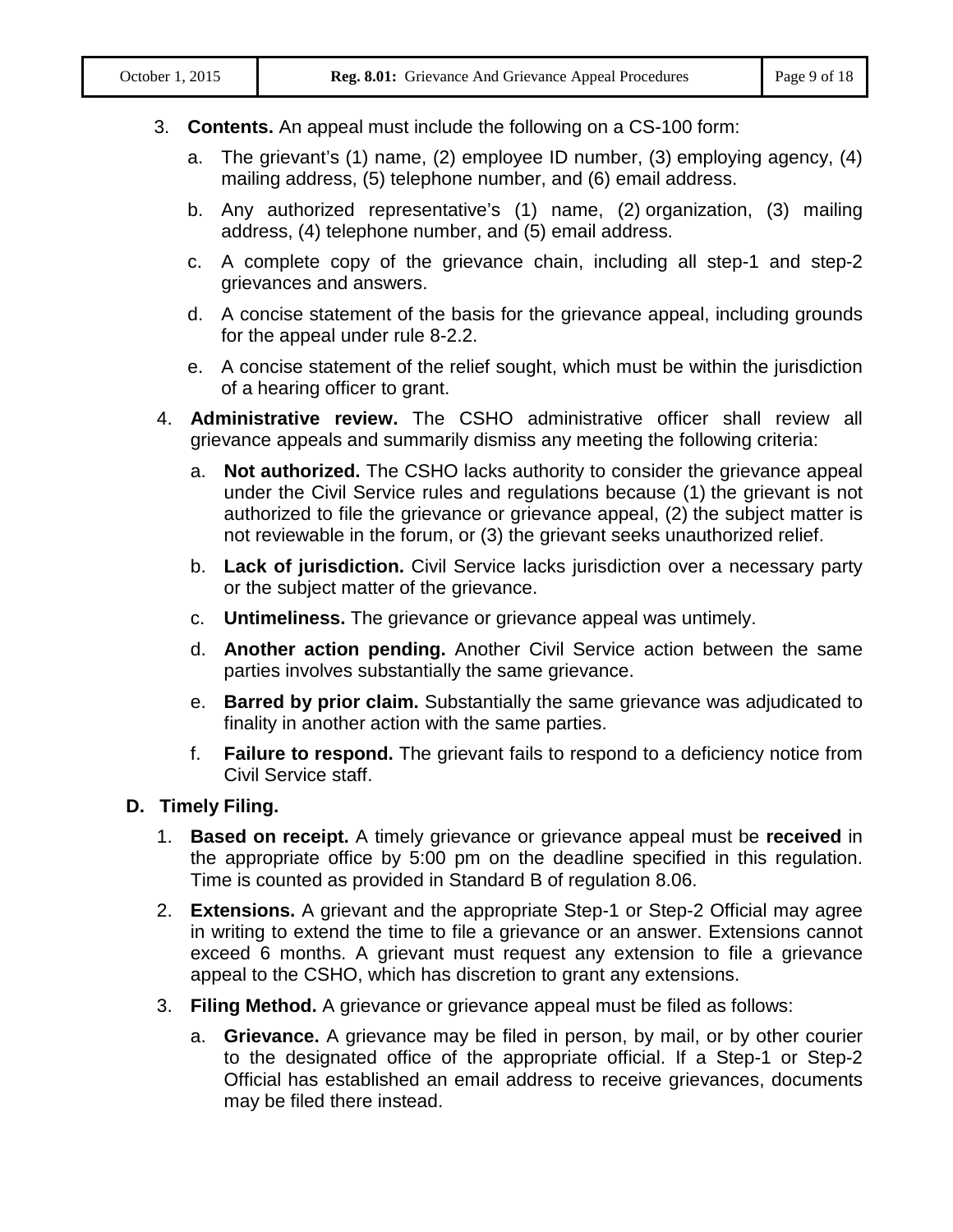- b. **Grievance appeal.** Unless the CSHO administrative officer grants advance permission to file differently, a grievance appeal must be filed as a Microsoft Word or Adobe PDF attachment at [MCSC-Hearings@mi.gov.](mailto:MCSC-Hearings@mi.gov)
- 4. **Late filing.** To file a grievance or grievance appeal after a deadline, a grievant must establish good cause or special extenuating circumstances excusing the lateness. If denying a grievance for untimeliness, a Step-1 or Step-2 Official must evaluate the merits of any excuse for lateness. A grievant may file a grievance appeal of an otherwise appealable grievance to the CSHO for a *de novo* consideration of the excuse.
	- a. **Up to 28 days.** A filing received up to 28 calendar days late is denied as untimely, unless the filing party establishes good cause.
	- b. **Over 29 days and under one year.** A filing received more than 28 calendar days but less than 1 year late is denied as untimely, unless the filing party establishes special extenuating circumstances.
	- c. **One year late.** A filing received one year or more late is denied as untimely.

#### **E. Prehearing Procedures.**

- 1. **Assignment.** If a grievance appeal is not summarily dismissed and the arbitration alternative in Standard 4.K is not elected, the grievance appeal is assigned to a hearing officer for a fair, impartial, and expeditious adjudication of the grievance appeal. Separate appeals with common issues of fact and law may be consolidated for consideration by the CSHO, notwithstanding an appointing authority's treatment of grievances at the agency level.
- 2. **Mediation.** The hearing officer may require mediation of a grievance appeal. Any mediator cannot (1) be assigned as hearing officer in the same matter or (2) later testify on any aspect of the mediation.
- 3. **Limit on communications.** A hearing officer shall not communicate privately on the facts or merits of a pending matter with any party or representative. The hearing officer may communicate privately as needed for matters unrelated to the facts or merits.
- 4. **Hearing officer disqualification.** A hearing officer who cannot impartially decide a matter is disqualified. A party or the hearing officer may move to disqualify the hearing officer within 14 calendar days after the moving party knew or reasonably should have known the grounds for disqualification.
	- a. **Grounds.** Grounds to disqualify include the following:
		- (1) Personal bias or prejudice for or against a party or representative.
		- (2) Consultation by a party or representative on the pending matter before assignment.
		- (3) Employment by a party or representative in any private matter in the past five years. Appointment as a neutral arbitrator is not disqualifying.
		- (4) The hearing officer or a member of the officer's family or household is (a) a party, (b) a party's representative, or (c) a person with more than a *de minimis* interest that the proceeding could substantially affect.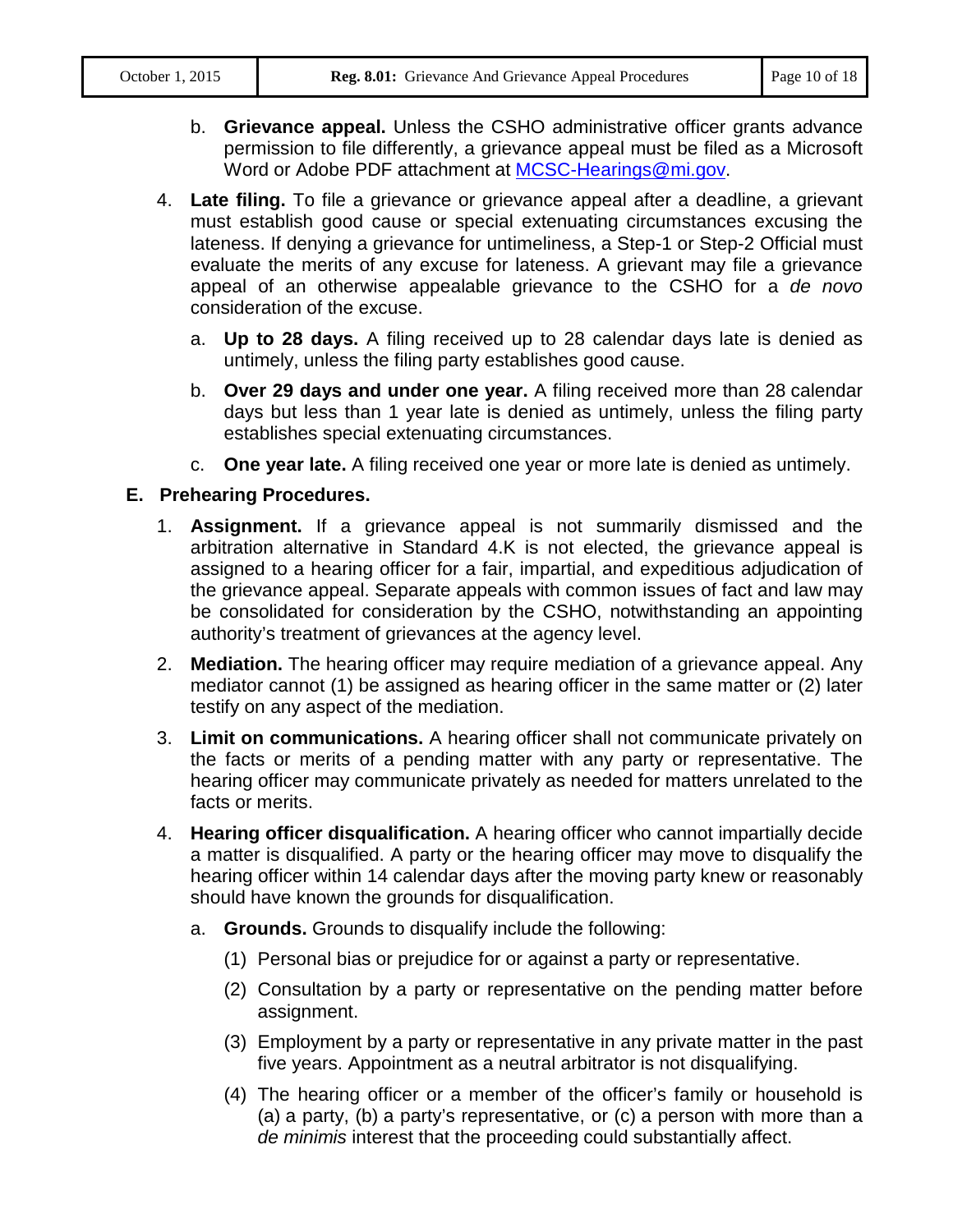- b. **Ruling.** The assigned hearing officer shall decide the motion. If denied, within seven calendar days, a moving party may ask in writing for the State Personnel Director to exercise superintending control and disqualify the hearing officer. The director's decision is final. After any disqualification, the administrative officer shall assign the matter to another hearing officer.
- 5. **Prehearing conference.** The hearing officer may conduct a prehearing conference to identify material facts in dispute and simplify issues; obtain stipulations, admissions of fact, and documents to avoid unnecessary proofs or witnesses; exchange documents; and take other actions to facilitate fair and expeditious adjudication.
- 6. **Submissions and proof of service.** If a party submits any written material to the hearing officer, the party shall concurrently serve a complete copy on all other parties and certify in writing how every other party was served. Copying all parties and representatives on an email submission is sufficient proof of service.
- 7. **Summary disposition.** If there is no genuine issue of material fact, a party may file a motion for summary dismissal or the hearing officer may decide the matter without a contested hearing based on the grievance record and written submissions of the parties, including affidavits.

#### **F. Discovery.**

- 1. **Authority to issue.** To obtain relevant and material evidence needed to decide pending matters, a Civil Service adjudicating officer may:
	- a. Order classified employees and agencies or their representatives to appear, testify, and produce evidence, including books, records, papers, correspondence, or documents under their control.
	- b. Issue a subpoena to require a person who is not a classified employee to testify and produce evidence not under the control of a party, a classified employee, or an agency.
- 2. **Timing.** A party must request an order to appear or produce or a subpoena in writing at least 21 calendar days before the scheduled appearance or production date. The adjudicating officer may issue an order on a late request only if the requestor demonstrates good cause.
- 3. **Service.** The requesting party is responsible for serving an order or subpoena on the party to whom it is directed.
	- a. **Order to appear or produce.** If a party seeks to serve a classified employee, the appointing authority shall deliver the order to the employee on a party's request. Filing a proof of service is not required.
	- b. **Subpoenas.** A subpoena may be served anyplace in the state and must be served personally by an individual of suitable age and discretion who is not a party to the grievance appeal. Proof of service must be filed with the adjudicating officer.
- 4. **Orders of appearance for classified employees.**
	- a. **Appearance.** All classified employees shall appear as directed by an adjudicating officer. A classified employee who is a necessary witness may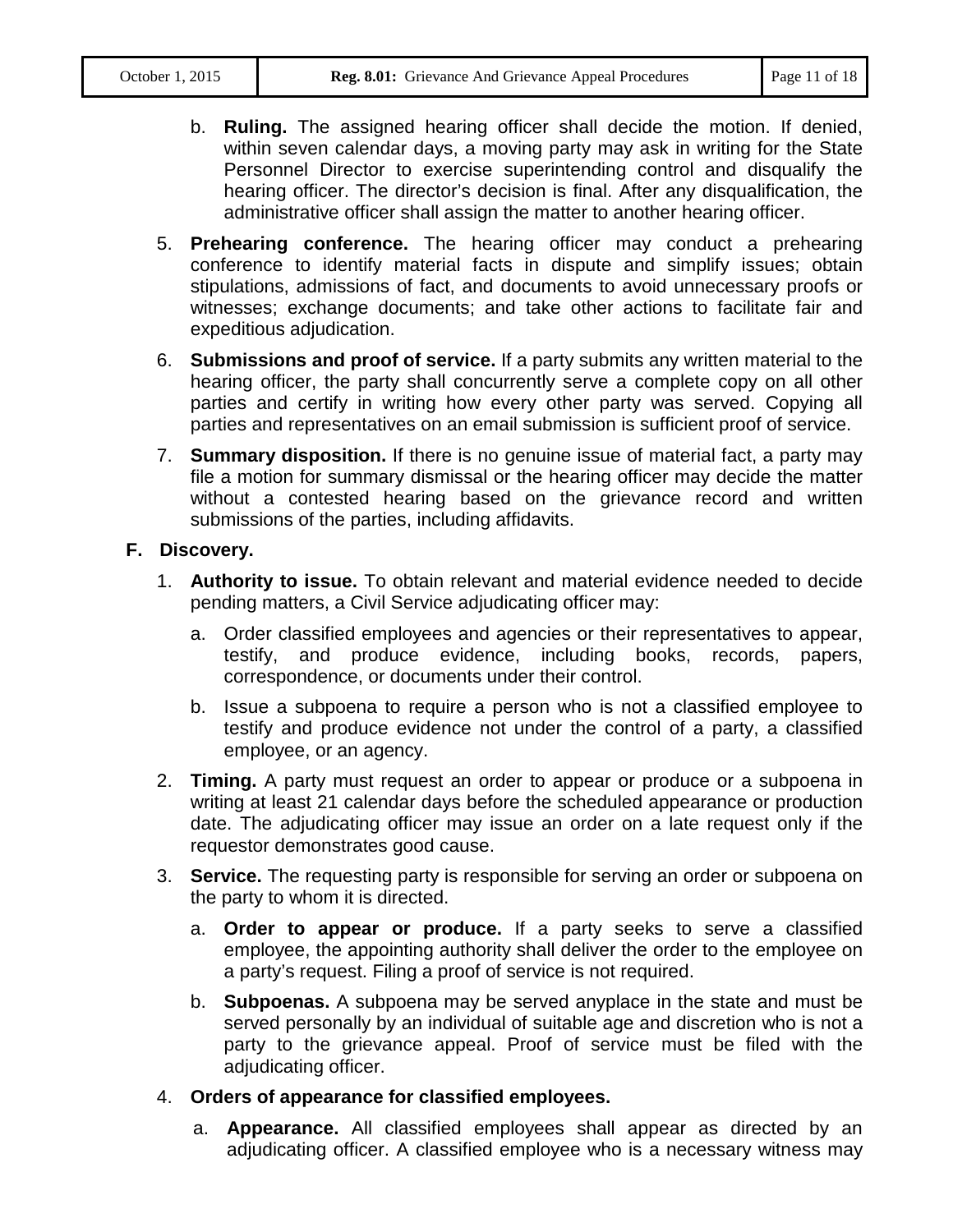also voluntarily appear at a party's request. An appointing authority shall release necessary witnesses from regularly scheduled work without loss of regular pay or leave credits for necessary travel and attendance, unless an emergency or critical safety concern prohibits releasing the employee. The employee is not entitled to overtime pay or travel expenses.

b. **Producing documents.** A classified employee ordered to produce evidence under the person's control must comply as ordered. Any objection by the employee or employee's appointing authority must be filed in writing at least 7 calendar days before the production deadline. The hearing officer shall rule on objections before requiring the release of evidence.

#### 3. **Orders to agencies.**

- a. **Requirements.** An adjudicating officer may issue an order to an agency directing it to produce its employees at a hearing to provide testimony or produce evidence under the control of the agency on request of a party. Before requesting an order, a party must seek the agency's voluntary agreement. A party must state in a request that it asked the appointing authority to voluntarily comply but was refused.
- b. **Appearance.** An agency shall comply with an order of appearance and provide witnesses or evidence as ordered, unless it files an objection at least 7 calendar days before the witness or evidence is to be produced. The hearing officer shall rule on the objections before requiring the release of evidence.

#### 4. **Subpoenas.**

- a. **Applications.** An application for a subpoena is normally acted on by the hearing officer assigned to a matter, but in the assigned hearing officer's absence, another adjudicating officer may grant or deny a request. When available, the assigned hearing officer may reexamine the decision.
- b. **Notice.** A party requesting a subpoena shall provide every other party a copy of the subpoena within 24 hours after service.
- c. **Costs.** A party requesting a subpoena bears the cost of service and witness and mileage fees. Witness and mileage fees are the same as for witnesses in state circuit courts.
- d. **Revocation.** Any person served a subpoena who does not intend to comply shall, within 7 calendar days after service, petition the CSHO in writing to revoke the subpoena. The petitioner shall serve a copy on the requesting party. The CSHO must also promptly notice the requesting party of the petition. The hearing officer may revoke a subpoena if it requires evidence unrelated to the matter at issue, does not describe the requested evidence with sufficient particularity, or is invalid for any other sufficient reason.
- e. **Compliance.** If a person served with a subpoena fails to comply, the requesting party may petition the circuit court for an order requiring compliance. If a petition is filed, the hearing officer may adjourn proceedings or take other action deemed appropriate. If a hearing continues, the hearing officer may presume that evidence or testimony of a non-complying witness would be adverse to a party responsible for the failure or refusal to testify.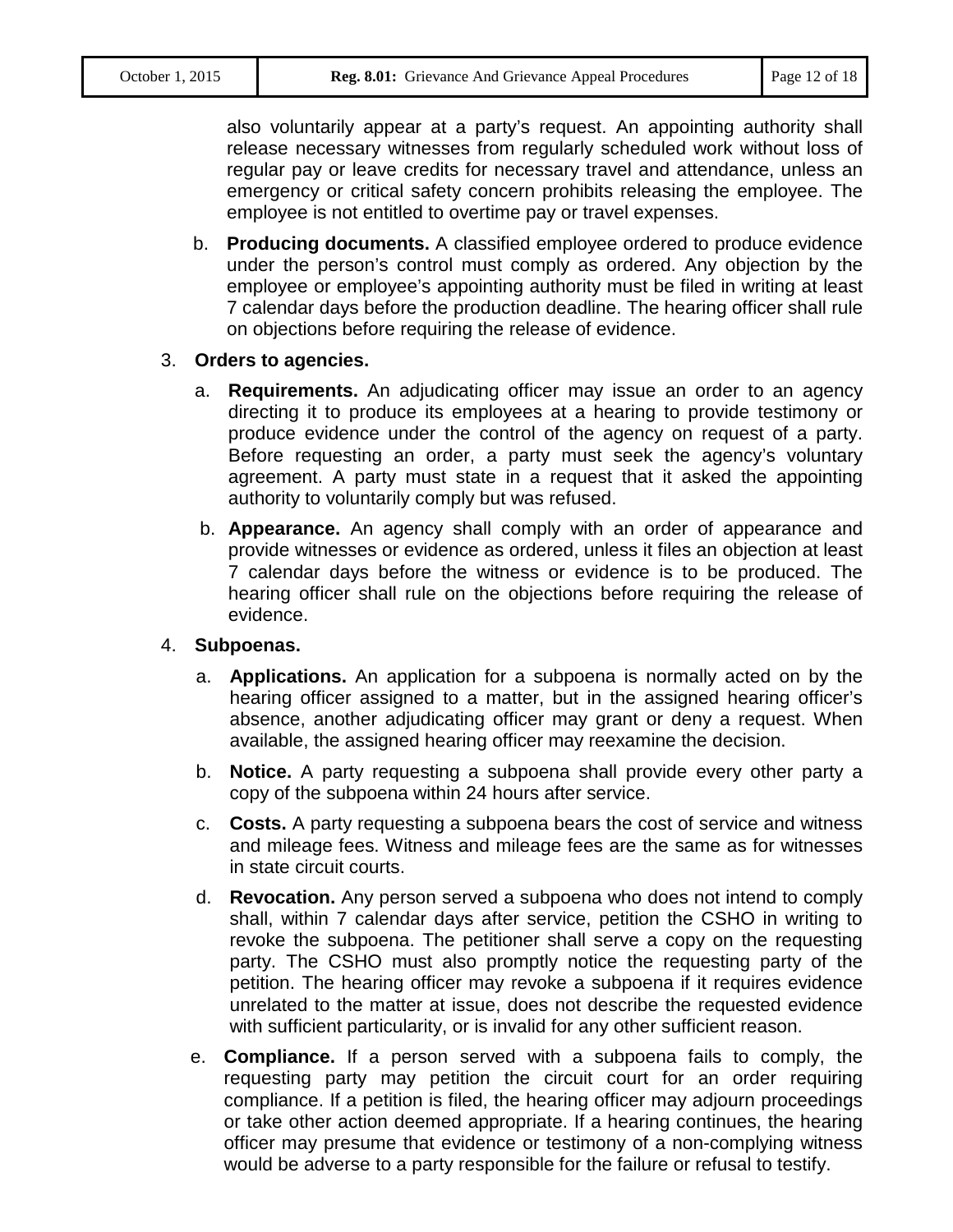- 5. **Sanctions.** If a party ignores or willfully refuses to comply with an order to appear or produce or a subpoena and the requesting party is materially disadvantaged, the adjudicating officer may impose appropriate sanctions, including dismissal of the noncompliant party's claims or defenses or drawing reasonable inferences against it related to its noncompliance.
- 6. **Medical information.** If a party's mental or physical condition is in controversy, the hearing officer may order prehearing discovery on the condition. Medical information subject to discovery includes medical records in the control of a party, physician, hospital, or other custodian, including the Employee Services Program. A hearing officer shall not issue any order on any assessment or counseling services by the Employee Services Program, unless the recipient has signed a written release authorizing the disclosure; employees of the Employee Services Program shall comply with any order of a hearing officer accompanied by a properly authorized release. A party may assert a valid privilege to prevent discovery of medical information about the party's mental or physical condition. A privilege not timely asserted is waived in the proceeding. A party who asserts that medical information is privileged or refuses to sign a release and prevents discovery cannot thereafter introduce any physical, documentary, or testimonial evidence on the party's medical or physical history or condition.
- **G. Hearing Procedures.** If a grievance appeal is not decided on summary disposition, a hearing officer shall conduct a contested hearing under the following procedures:
	- 1. **Scheduling.** The hearing officer shall fix the time and place of hearing. Grievance appeal hearings are to be concluded in one day, unless otherwise previously authorized by the hearing officer in writing. The parties shall avoid calling unnecessary witnesses, be sufficiently prepared, and stipulate to all uncontested facts of the case to the hearing officer before the hearing date. Hearing officers should encourage the parties to focus their presentations on relevant evidence.
	- 2. **Postponements.** Except for a serious emergency, a request to postpone a scheduled hearing must be filed at least 14 calendar days in advance. A hearing officer may postpone at a party's request if there is sufficient justification.
	- 3. **Absences.** A hearing may proceed in the absence of a party or representative who fails to appear and did not obtain a postponement.
		- a. If the party with the burden of proof fails to appear, the hearing officer may grant a default judgment to the responding party.
		- b. If the responding party fails to appear, the hearing officer shall make an award in favor of the party with the burden of proof if sufficient evidence to justify an award is introduced.
	- 4. **Prehearing exchange of documents and witness lists.** Each party shall provide every other party and the hearing officer (1) a copy of each document that the party intends to introduce into evidence in the party's case-in-chief and (2) a written list of the names and titles of all witnesses the party intends to call to testify at the hearing. The copies and list must be (1) hand-delivered or emailed to all other parties at least 7 calendar days before the hearing or (2) sent by firstclass U.S. mail or other courier at least 14 calendar days before the hearing. This section does not prohibit a party from introducing rebuttal evidence or witnesses.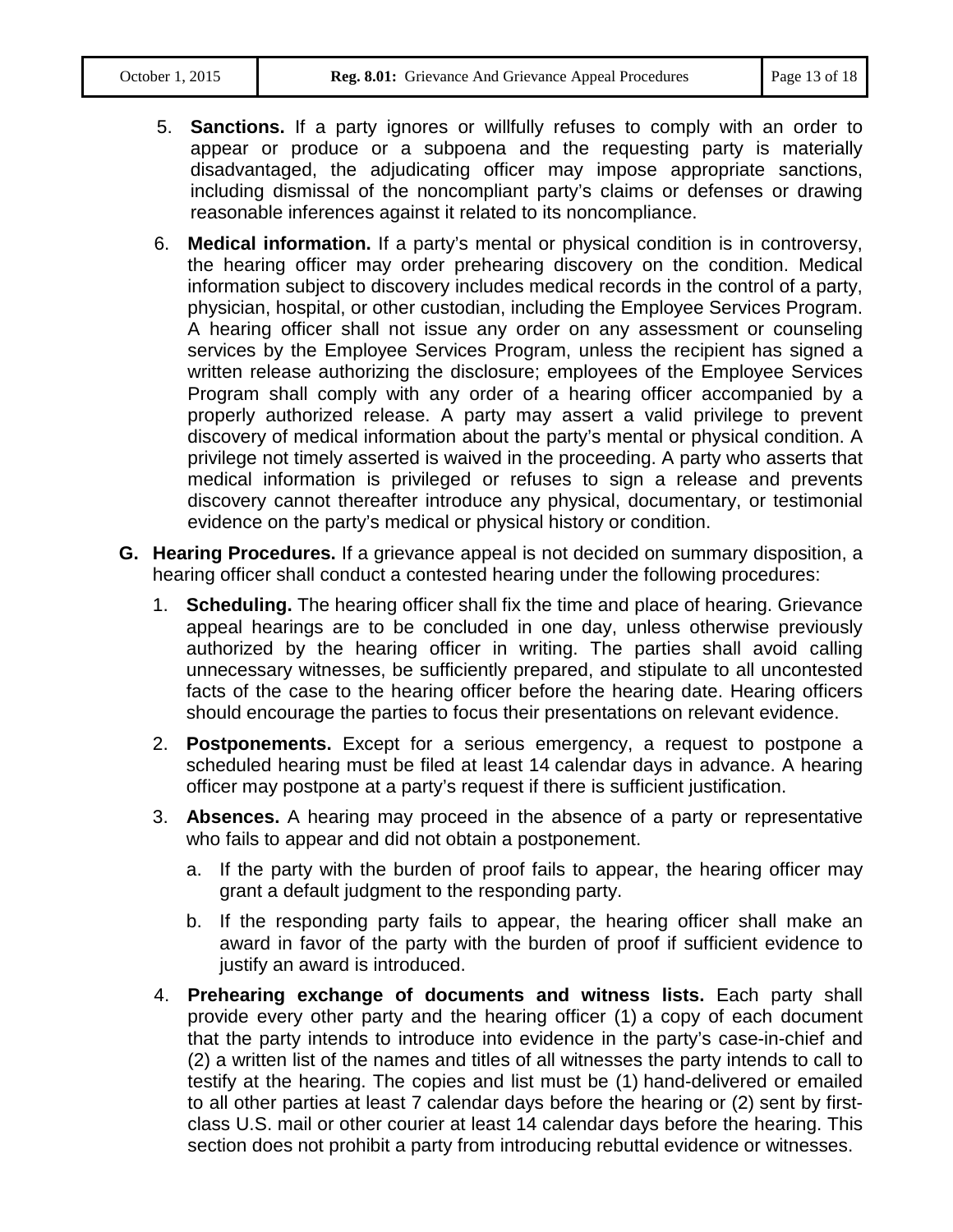- a. **Previously provided documents.** A party need not provide another copy of any document previously exchanged in the grievance process.
- b. **Security risk.** If an appointing authority intends to call as a witness any prisoner or other person involuntarily committed, the witness may appear by telephone, unless the hearing is held where the witness is located.
- 5. **Evidence.** The hearing officer shall provide the parties a reasonable opportunity to present evidence, examine and cross-examine witnesses, and present argument. The rules of evidence do not apply, but the hearing officer may refuse to admit repetitive, irrelevant, unreliable, or speculative evidence. Parties are limited in examining witnesses and presenting evidence to facts directly related to matters in dispute before the hearing officer. The hearing officer may swear witnesses, take testimony, receive evidence including opinion evidence, and take other actions necessary to fairly consider the parties' claims. The hearing officer may receive and consider evidence of witnesses by affidavit, giving it weight deemed proper after considering any objection to its admission.
- 6. **Hearing record.** The hearing record shall include the following:
	- a. The grievance chain, with all written grievances and answers.
	- b. Documents and items admitted into evidence by the hearing officer.
	- c. Sworn testimony of witnesses.
	- d. Motions or other pleadings filed by the parties.
	- e. Written orders and decisions of the hearing officer.
- 7. **Civil Service rules and regulations.** The hearing officer may judicially note Civil Service rules, regulations, and decisions which need not be admitted into evidence unless there is a genuine dispute over their authenticity or actual text.
- 8. **Agency work rules.** Relevant agency work rules, policy directives, or orders at issue must be admitted into evidence.
- **H. Standards and Burden of Proof.** The burdens of proof in grievance appeals vary depending on the certified issues. The burdens are as follows:
	- 1. **Prohibited discrimination.** If alleging discrimination, a grievant must prove by a preponderance of the evidence that the grievant suffered a tangible adverse employment action from discrimination prohibited by rule 1-8.
	- 2. **Whistleblower.** If alleging reprisal, a grievant must prove by a preponderance of the evidence that the grievant suffered a tangible adverse employment action from retaliation prohibited by rule 2-10.
	- 3. **Discipline.** If alleging that a dismissal, demotion, suspension, reduction in pay, or disciplinary lateral job change was without just cause, the burden of proof is:
		- a. **Just cause.** The appointing authority must first prove by a preponderance of the evidence that it had just cause to discipline the grievant.
		- b. **Discipline.** If the appointing authority proves that it had just cause to discipline, a hearing officer can only alter the discipline imposed if the grievant proves by a preponderance of the evidence that the particular discipline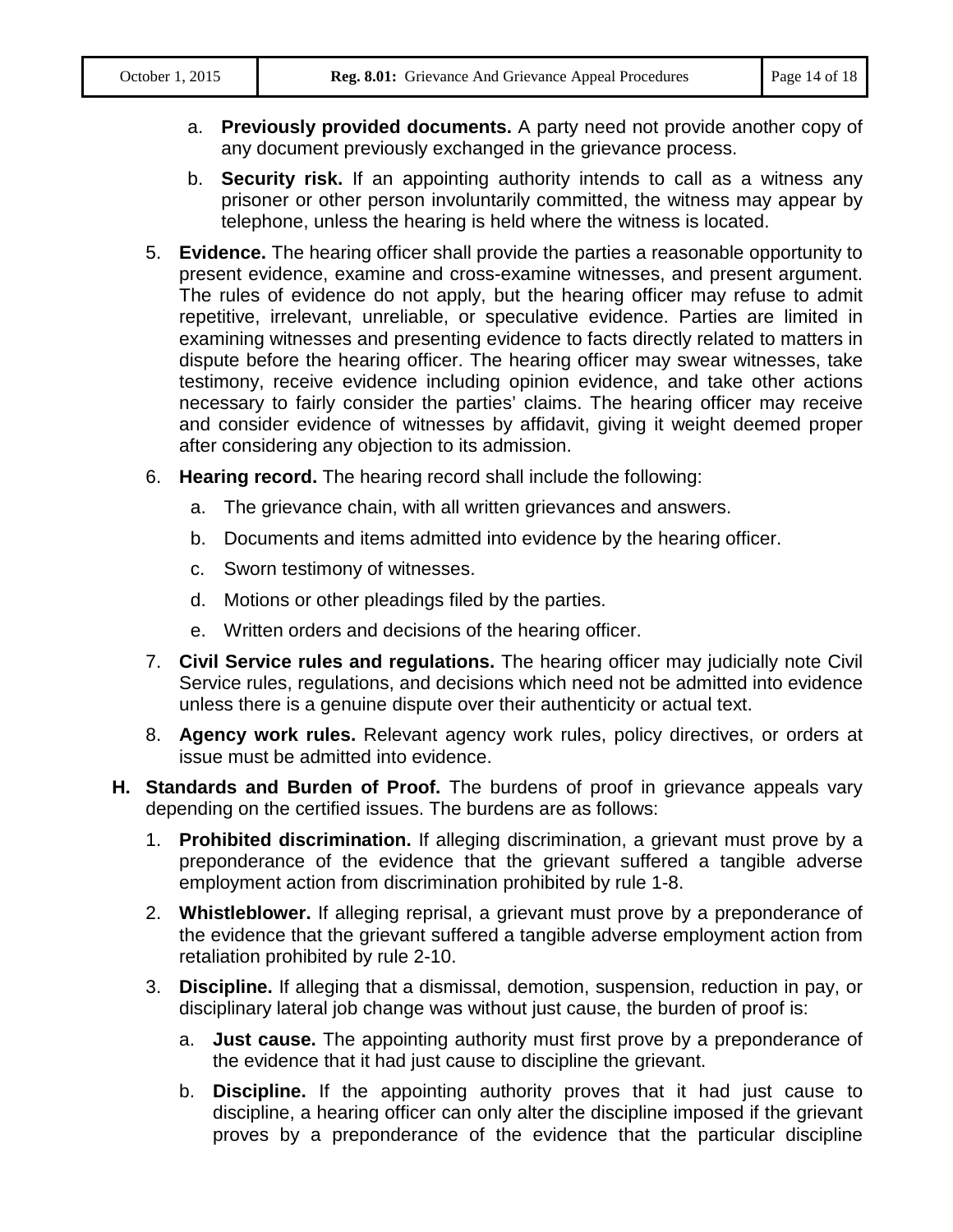imposed (1) violated a Civil Service rule or regulation, (2) violated an agency work rule, or (3) was arbitrary and capricious.

- 4. **Position abolition or creation.** If challenging a position's creation or abolition, a grievant must prove by a preponderance of the evidence that (1) the grievant suffered a tangible adverse employment action from the abolition or creation and (2) the position was abolished or created for reasons other than administrative efficiency.
- 5. **Nondisciplinary lateral job change.** If challenging a nondisciplinary lateral job change, the grievant must prove by a preponderance of the evidence that (1) the grievant suffered substantial harm from the lateral job change and (2) the lateral job change was arbitrary and capricious.
- 6. **Compensation.** If alleging a denial of compensation, the grievant must prove by a preponderance of the evidence that the grievant was denied compensation to which the grievant was entitled under a Civil Service rule or regulation.
- 7. **Service rating.** If an unsatisfactory service rating is challenged as without just cause, the appointing authority must prove by a preponderance of the evidence that it had just cause to issue the unsatisfactory service rating.
- 8. **Performance-pay evaluation.** If alleging a less-than-satisfactory overall performance-pay evaluation was without just cause, the appointing authority must prove by a preponderance of the evidence that it had just cause to issue an overall less-than-satisfactory evaluation.
- 9. **Rescinded probationary appointment.** If the rescission of an appointment during a probationary period where the grievant was demoted to a classification level not less than that occupied when appointed is challenged:
	- a. The appointing authority must first articulate the reasons for rescinding the probationary appointment and demoting the grievant.
	- b. The grievant must then prove by a preponderance of the evidence that the rescission and demotion (1) were arbitrary and capricious or (2) violated rule 1-6, 1-8, or 2-10.
- 10. **General grievance appeal.** Unless otherwise specifically provided elsewhere in Civil Service rules or regulations, a grievant must prove by a preponderance of the evidence both of the following:
	- a. The grievant was substantially harmed by an appointing authority's action.
	- b. That action violated (1) article 11, section 5, of the Michigan Constitution; (2) a Civil Service rule or regulation; (3) an agency work rule; or (4) an enforceable written grievance settlement between the grievant and appointing authority permitted by Civil Service rules or regulations.

#### **I. Decisions.**

1. **Final decision.** The hearing officer shall issue a written decision setting forth findings of fact, conclusions of law, and any remedial orders. A decision disposing of a grievance appeal is final, unless a party timely files a claim of appeal or an application for leave to appeal to the Civil Service Commission.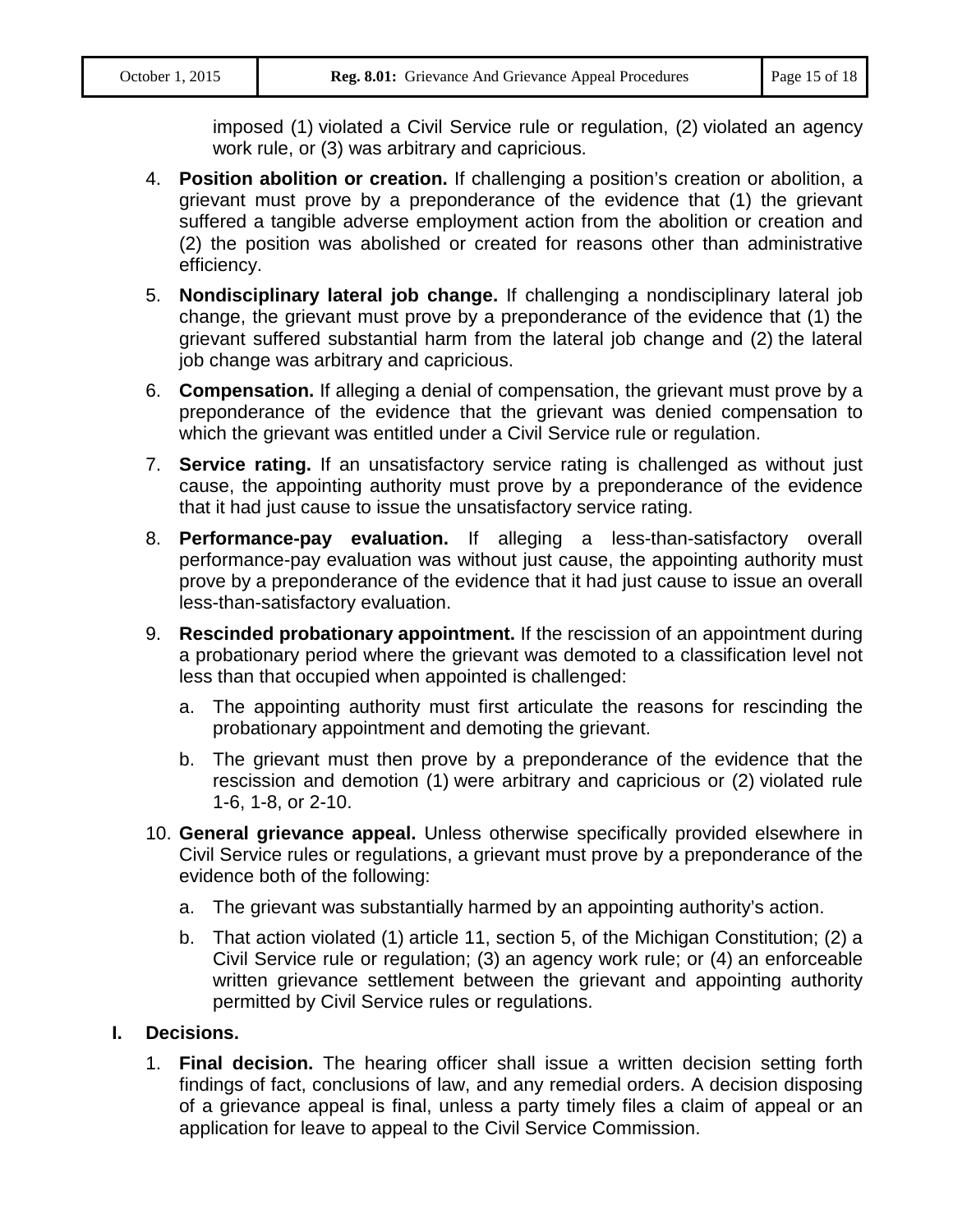- 2. **Remand decision.** If the hearing officer remands the matter to the agency for further proceedings and does not retain jurisdiction, the decision is appealable as a final decision. If the hearing officer remands the matter to the agency and retains jurisdiction, the decision is appealable only as an interlocutory order.
- 3. **Effective date.** If a party files an appeal to the commission within 28 calendar days after a decision is issued, the decision is automatically stayed pending further order of the Employment Relations Board or commission. Otherwise, a grievance appeal decision becomes final and binding on the parties 29 calendar days after the adjudicating officer's decision is issued, unless the decision provides a later effective date.
- 4. **Dismissal grievances.** If an adjudicating officer's final decision orders an appointing authority to reinstate a grievant who had been dismissed for just cause, as a condition of further appeal the appointing authority must, temporarily at the class and level ordered for reinstatement, either (a) reinstate the grievant or (b) provide base pay and appropriate medical, dental, and vision group insurance. Temporary restoration does not reinstate the grievant to employment in the classified service. During any temporary restoration, the grievant is not entitled to any leave credit, retirement credit, longevity credit or payment, additional compensation, base-pay increases, severance pay, expense reimbursement, or other additional compensation or benefit.

#### **J. Awards.**

- 1. **Prohibitions.** A hearing officer cannot award attorney fees, witness fees, costs or other expenses, or interest on any monetary award.
- 2. **Back pay and benefits.** An appointing authority need not pay an award of back pay or benefits until a final, nonappealable decision of the commission or a court of competent jurisdiction affirms the award. If a reinstatement is affirmed after appeal, the appointing authority shall provide the rest of any back-pay award, offset by any base pay and benefits temporarily restored on appeal. An award of back pay and other benefits, even when not expressly stated in the decision, is subject to Civil Service rules and regulations and the following deductions, when appropriate:
	- a. Earnings in other employment or self-employment, except for previouslyapproved supplemental employment.
	- b. Benefits from employer contributory income protection insurance.
	- c. Benefits under workers' compensation, unemployment compensation, social security, and social welfare programs.
	- d. Paycheck withholding required under federal, state, and local law.
	- e. The employee's share of the cost of any group insurance plan.
	- f. Retirement benefits, including disability retirement benefits.
- 3. **Expiring appointments.** A grievant in a limited-term, Senior Executive Service, or Senior Executive Management Assistant Service appointment cannot be awarded relief for any period after the scheduled expiration of the term of appointment.
- **K. Arbitration Alternative.**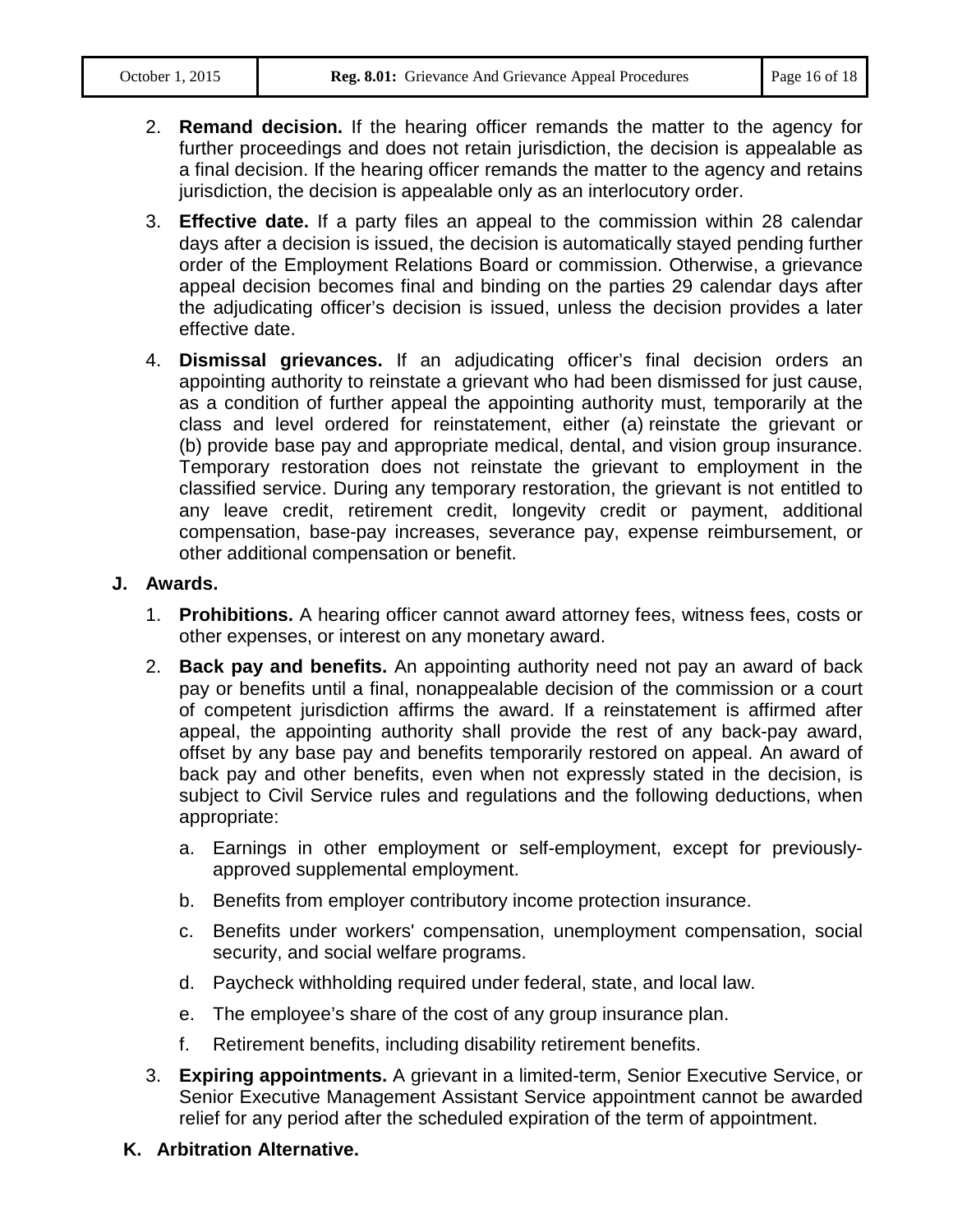- 1. **Filing.** A grievant may elect to have an arbitrator hear a grievance appeal rather than a hearing officer appointed by the CSHO. A grievant electing arbitration must timely file a grievance appeal with the CSHO after exhausting the agencylevel steps in Standard 4.B. If the grievant's first filing with the CSHO does not explicitly elect the arbitration alternative, the grievant waives the option and the CSHO shall appoint a hearing officer.
- 2. **Pre-arbitration conference.** If the administrative officer does not summarily dismiss a grievance appeal, the administrative officer shall schedule a prearbitration conference of the parties within 28 calendar days after filing. The parties may explore conciliation, stipulate to issues and facts, and coordinate selection of the arbitrator. After the conference, the administrative officer shall certify the grievance appeal to arbitration.
- 3. **Arbitrator selection.** Within 14 calendar days after the administrative officer's certification, the grievant must file a request with the selecting agency or acknowledge acceptance of an agreed-upon arbitrator. Unless the parties agree otherwise, the arbitrator is selected and the hearing conducted under rules of the American Arbitration Association that are consistent with the Civil Service rules and regulations. The Federal Mediation and Conciliation Service or Michigan Employment Relations Commission may be used by mutual agreement.

#### 4. **Procedures.**

- a. **Cost.** The grievant and appointing authority shall share arbitration costs equally.
- b. **Applicable law.** An arbitrator shall decide a grievance appeal under the same substantive Civil Service rules and regulations that would apply if the grievance appeal were heard by a Civil Service hearing officer.
- c. **Record.** The arbitration must be recorded so that a verbatim transcript of proceedings can be made, if needed. The arbitrator must retain all original documents, exhibits, pleadings, orders, and decisions.
- d. **Decision.** The arbitrator shall issue a written decision setting forth findings of fact, conclusions of law, and any remedial orders. A remedial order cannot exceed the remedies available to a Civil Service hearing officer. The decision is final unless a party timely files a claim of appeal or application for leave to appeal to the Civil Service Commission. If a party appeals, the arbitrator shall provide all original documents, exhibits, pleadings, orders, and decisions to the Board on the appellant's request.

## **L. Authorized Representation.**

- 1. **Nonexclusively represented employees.** A NERE who is a party in a Civil Service grievance proceeding may represent himself or herself or may designate as an authorized representative (1) an employee or agent of a limited-recognition organization, (2) an attorney, or (3) another classified NERE, subject to limits in the rules or regulations.
	- a. **Administrative leave.** An agency shall release a NERE who is a party in a Civil Service grievance proceeding from regularly scheduled work without loss of regular pay or leave credits for necessary travel to and attendance at